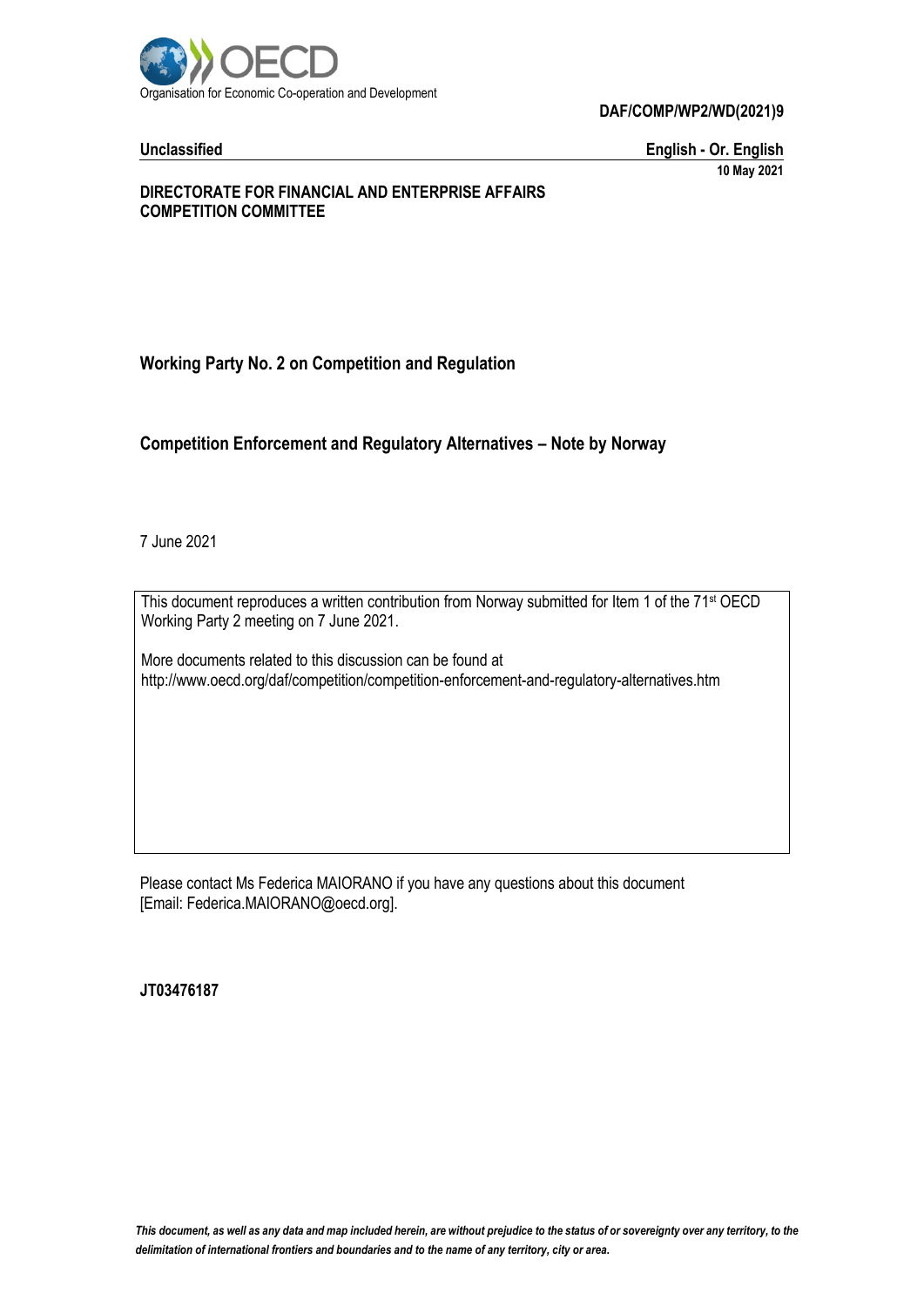# *Norway*

# **1. Introduction**

1. The Norwegian Competition Authority's (NCA hereafter) main task is to enforce the Competition Act; to prevent and deter competition crime and affect market structure in a direction that promotes healthy competition. The NCA's goal to promote competition is pursued through a combination of anti-cartel activities, clear signals to dominant firms on what they can and cannot do, an effective merger control and not the least active advocacy work to enhance knowledge and compliance and promote more competition friendly regulation.

2. Even though the prohibition regulations combined with the tools for structural control provided for in the Act makes the responsibilities of economic entities clear, conflict with and overlap between the competencies of the NCA and other regulatory authorities might occur. The Act has provisions that gives a tool to resolve such conflicts by regulation. If this tool is used, it will limit the competency of one or the other regulatory authority. To date, this tool has not been invoked. Instead, the NCA have established operative cooperation agreements with several other regulatory authorities, in addition to more informal contact and cooperation. Some of these are described briefly in this submission.

3. The Act also has provisions in Section 3, providing a tool to exempt specific sectors or markets from the prohibition regulations of the Act by specific regulation. However, the interaction between sectors exempt and those not present various enforcement challenges. Two examples which illuminates some of these challenges are presented in the contribution. In the first case presented, the major dairy producer in Norway claimed in its defence against an abuse of dominance charge that it did not enjoy a dominant position in the cheese market, arguing that the agricultural regulations implied that it lacked the ability to act independently of its competitors and customers. In the firm's opinion, the regulations in the dairy market taken together have the effect that Tine's prices are effectively determined by the government. In addition to presenting the criteria for a successful regulated conduct defence, the cases presented in this part of the contribution also illustrate another challenge with allowing for exemptions from the Act, ie. that the presence of this tool inevitably will result in a political pressure for further exemptions. The NCA has in several cases expressed concerns relating to exemptions from the Act, arguing that public policy goals are better served by direct measures rather than exemptions.

4. In addition to enforcement, the NCA also has a role in designing, implementing and eventually the removal of regulation when regulation is no longer called for. The Competition Act has a specific tool in this regard, namely Section 14 which states that if necessary to promote competition in the markets, the government may intervene with regulation against terms of business, agreements or actions that restrict or are liable to restrict competition contrary to the purpose of the Act. This contribution presents an example where this tool was used.

5. Advocacy is an important part of the NCA's work, and a complementary tool to enforcement. The final part of this contribution describes some examples of successful advocacy, where regulations have been pushed in a direction providing for more competition.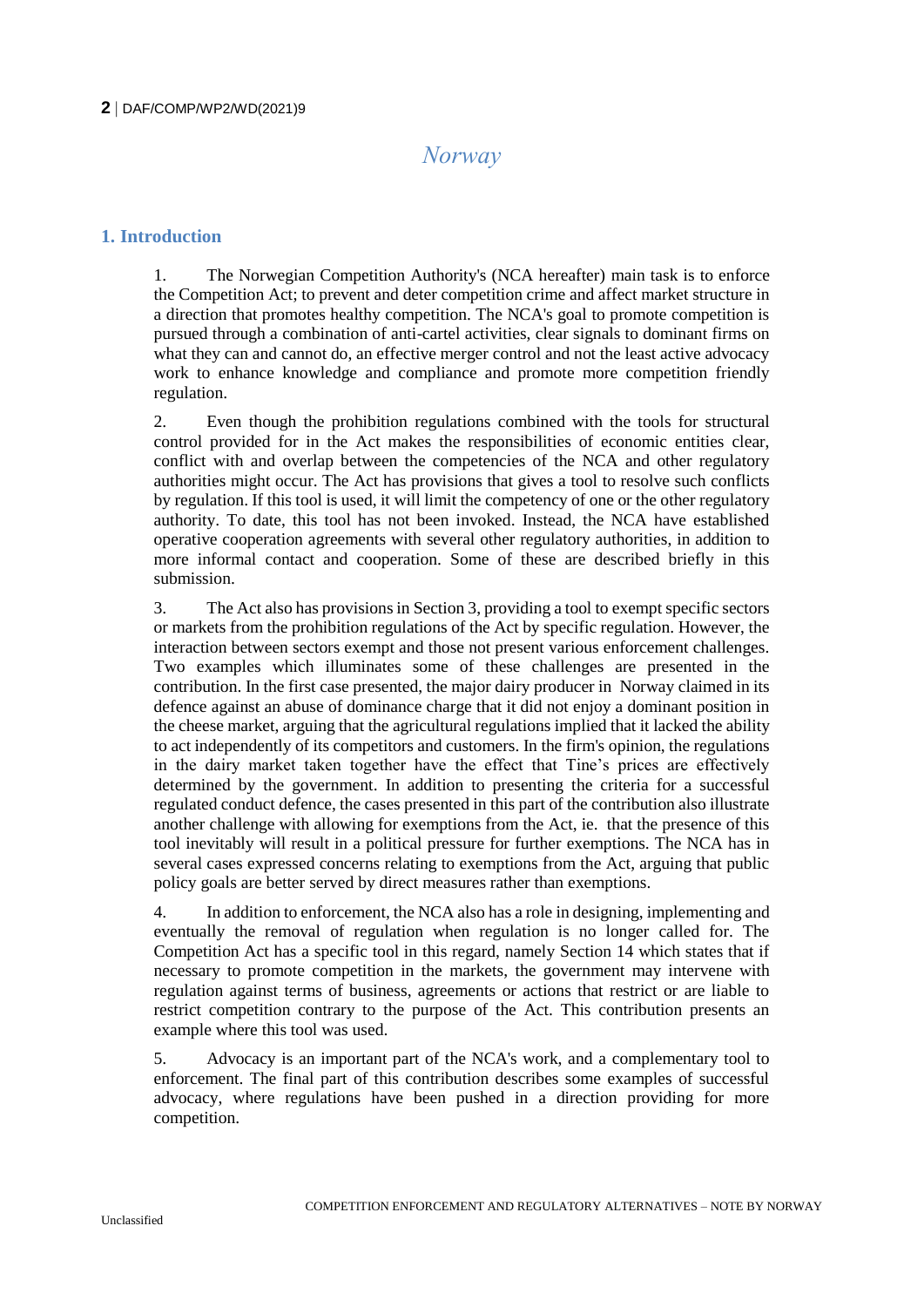# **2. Overlaps Between Competition Law Enforcement and Economic Regulation**

6. The issue of the relation between competition policy, enforcement of competition law and other regulatory interests in the event of conflict is complex, and cannot be covered in much detail in this contribution.

7. Here, two issues will be illuminated. Firstly, the Norwegian Competition Act has a specific provision providing a tool to resolve conflict between the competencies of the NCA and other regulatory authorities if this should occur in significant matters. Secondly, two cases relating to the regulated conduct (state compulsion) defence will be presented.

# **2.1. Conflict and Regulation of Respective Competencies of Regulatory Authorities**

8. The Competition Act has a specific provision providing a tool to resolve conflict of competencies if this should occur in significant matters. Section 4 in the Act states that if a matter governed by the Competition Act also is governed by regulatory and control provisions of other acts, the government may issue specific rules to delineate the various authorities' areas of responsibilities.

9. Section 4 provides authority for regulating the competencies of different administrative bodies. This can be a suitable tool in situations where several administrative authorities have authority to intervene in markets. A typical problem is the relationship between competition authorities and sector authorities, where there may be several authorities where competition policy considerations are relevant when practicing the legislation. The purpose of the provision is to avoid possible conflicts between the interventions of various bodies. A decision to regulate competence imply that one authority has limited competence in relation to the original power of attorney.

10. Notably, this provision can also be used to allocate tasks and authority between regulatory authorities in an optimal fashion. One example mentioned by the Committee assessing and proposing the changes to the law in 2003 is that this provision give the government the power to regulate the relation between the Competition Authority and the Consumer Ombudsman (now Consumer Authority) relating to respective competencies according to the marketing act ("markedsføringsloven).

11. Thus far, no regulations according to Section 4 have been enacted. Instead, the NCA have established cooperation agreement with several other regulatory authorities, in addition to more informal contact and cooperation. Some of these are described briefly in this submission.

12. Moreover, according to Section 3 in the Competition Act, the government<sup>1</sup> may, by regulation, exempt certain markets or industries from all or part of this Act. The purpose of the exemption authority provided by Section 3 is to ensure that other politically or socially important objectives can be realized without hindrance from the Competition Act, at the same time as competition policy objectives can be balanced against other noneconomic considerations. This is the case relating to the regulations exempting cooperation in the book market from Section 10 based on cultural policy considerations.

13. There have, however, been cases where the conduct in question was sought justified under the regulated conduct defence, or where this could have been used as defence. Two examples will be presented below.

COMPETITION ENFORCEMENT AND REGULATORY ALTERNATIVES – NOTE BY NORWAY

<sup>1</sup> Formally, the decision to introduce new regulation is taken by the "King-in-Council". For simplicity, the term 'the government' is used hereafter.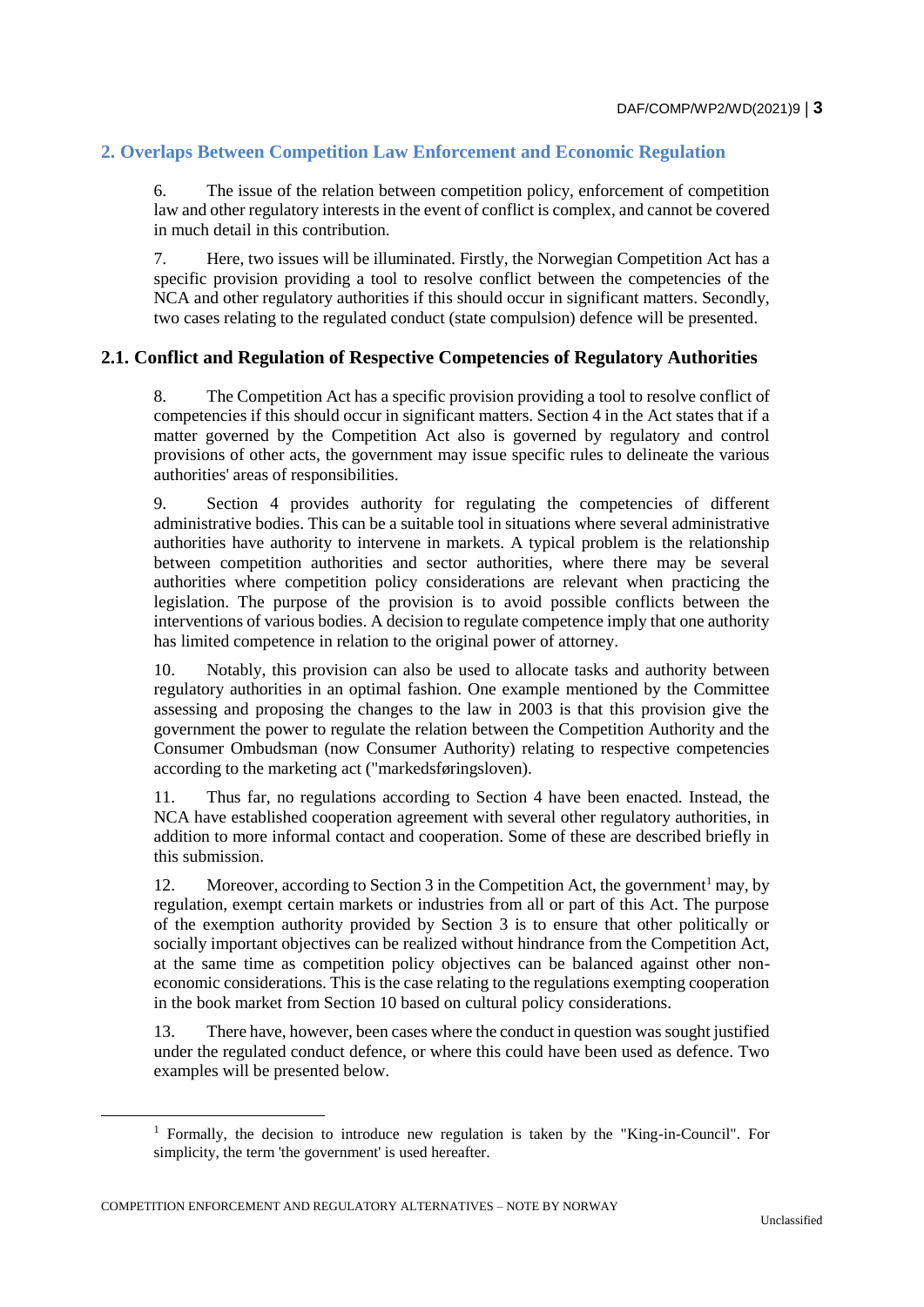# **2.2. The Regulated Conduct Defence**

14. Under the Competition Act, an undertaking means any private or public entity that carries out commercial activities. Thus, the Act applies fully to public corporations and state owned enterprises in the same way as to private corporations to the extent they are involved in commercial activities. Thus, terms of business, agreements and actions that are undertaken, have effect, or are liable to have an effect on competition between undertakings, are covered by the law, regardless of the legal status or if it is private or a public undertaking.

15. There are, however, some general and specific exemptions from the Act introduced, based on Section 3. The Act does not apply to terms and conditions relating to work or employment. In addition, this Section provides the legal basis to exempt certain markets or industries from all or parts of the Act by regulation. Accordingly, as long as cooperation in production or sales is in accordance with law, regulations or agreement between the state and the trade associations, fisheries and agriculture are exempt from the prohibition regulations of the Act through specific regulation to implement agriculture and fisheries policies. To achieve cultural policy objectives specific forms of cooperation in the book market is exempt from Section 10 (Agreements between undertakings that restrict competition) by specific regulation.

16. Cooperation in sectors and markets which fulfils the criteria for exemption from the competition law for specific policy reasons will inevitably interact with sectors not exempt. This might create situations where competition enforcement is influenced by regulation. In sectors not exempt, certain behaviour or cooperation can follow from a public directive reflecting public policy objectives, and a regulated conduct defence can be brought forward. And if certain forms of cooperation are prohibited by the Act, there can be a political push for regulatory exemptions provided for in Section 3 based on public policy grounds. Two examples illuminating these aspects of interaction between enforcement and regulation are presented below. Notably, the NCA has in several cases expressed concerns for exemptions from the Act, arguing that public policy goals are better served by direct measures rather than exemptions.

# *2.2.1. Alleged Abuse of Dominance in the Dairy Market*

17. In 2007, the NCA decided to impose a fine on Tine, the major dairy producer and distributor in Norway, for violating the prohibition regulations in the Competition Act. The background was that Tine acquired a position as a sole supplier of cheese to Rema 1000, a grocery chain, as a result of its annual negotiations in 2004. The infringement also comprised a similar behaviour vis-à-vis the grocery chain Ica. The NCA found that Tine had infringed the Competition Act provision on abuse of dominant position (section 11), as well as the prohibition against agreements that restrict competition (section 10). The NCA concluded that there was a great risk that Tine's only competitor, Synnøve Finden, would be entirely or partly foreclosed as a result of Tine's exclusionary behaviour. The reduction in competition would harm consumers in the form of higher prices, more limited selection and reduced product development. The Authority concluded with a fine of NOK 45 million (approximately 4.5 million Euros) on Tine.

18. A number of complicated regulations are relevant for the Norwegian dairy markets. Notably, dairy products are exempt from the EEA agreement, making it legitimate for Norwegian authorities to protect national dairy production without violating the terms of the agreement. The primary sector exemption from the prohibition regulations of the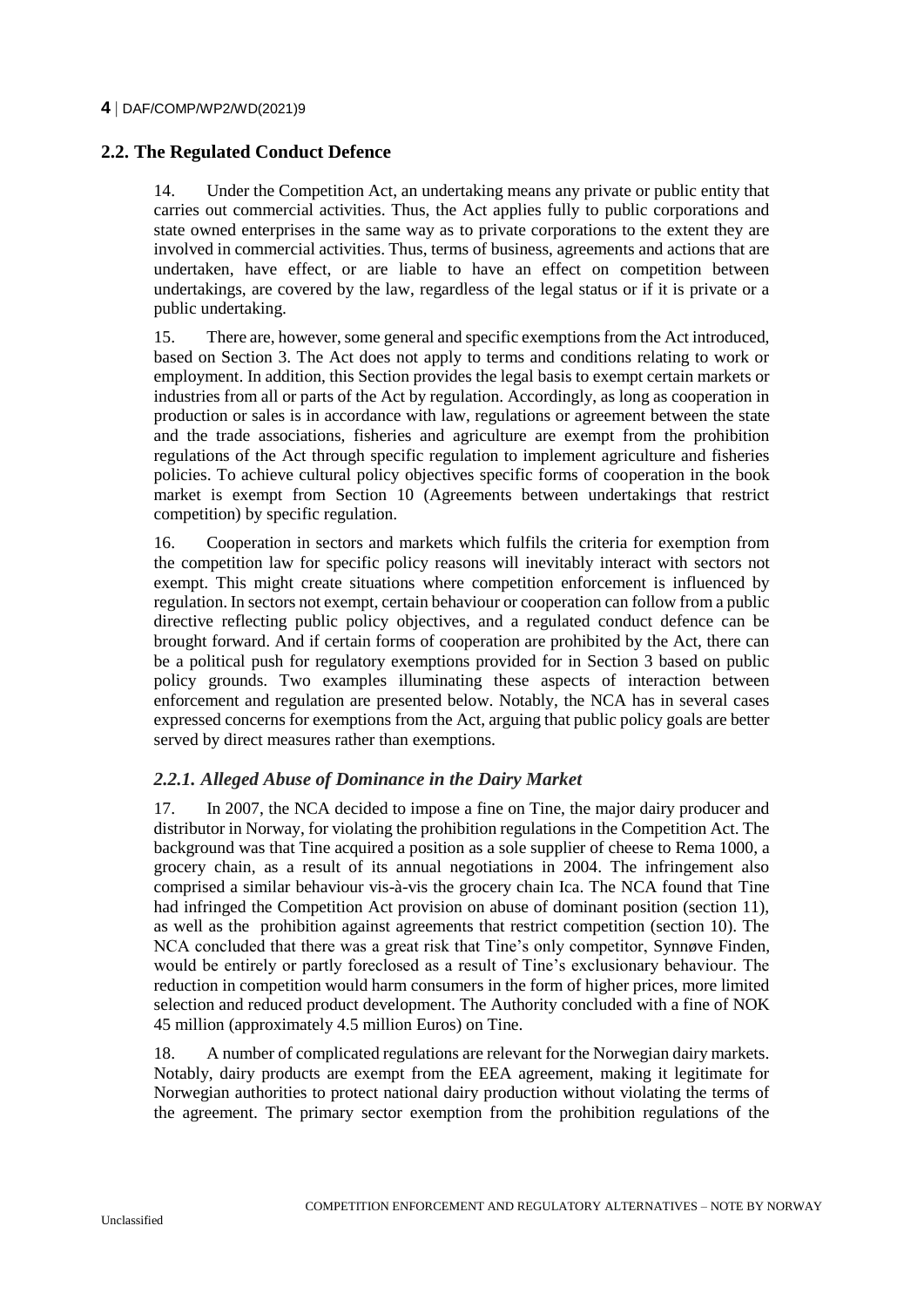competition law added to the complexity of the case. Some of the regulations that were relevant in the Tine case were comprised by this exemption.<sup>2</sup>

19. In its defence, Tine claimed that the firm did not enjoy a dominant position in the cheese market, arguing that the agricultural regulations implied that Tine lacked the ability to act independently of its competitors and customers. In Tine's opinion the regulations in the dairy market taken together had the effect that Tine's prices are effectively determined by the government. Tine also argued that the regulations were relevant for the delineation of the relevant market.

20. In dominance cases it may be problematic to use the traditional SSNIP-test on the existing prices, since the prices may already be influenced by the market power of the dominant firm. This error – the Cellophane Fallacy – is clearly a relevant problem in the Norwegian dairy markets. When this problem is present, the test will exaggerate the scope of the relevant market.

21. Tine claimed that since the high prices were caused by the regulations, not by Tine's market power, there could be no Cellophane Fallacy problem.

22. While Tine claimed that the impact of the regulations on Tine's pricing implied that Tine did not hold a dominant position, the NCA argued that the regulations established a national market, and that Tine held a dominant position in this market. The Court of Appeal agreed with the NCA. Tine appealed the case to the Supreme Court. Notably, the assessment of dominance were not appealed.

23. The case was concluded in 2011, when the Norwegian Supreme Court rendered its judgment ultimately vindicated the dairy producer Tine for its practices on the Norwegian cheese market in 2004, practices which that the NCA considered amounted to an abuse of dominance in its 2007 decision.

### *2.2.2. Regulated Conduct Defence for Cooperation on Coastal Bus Route*

24. A case relating to the regulated conduct (state compulsion) defence, and the criteria that must be fulfilled is described below, in the Kystbussen ("Coastal Bus ") case.<sup>3</sup>

25. In 2007, the NCA decided that Tide Reiser AS and Veolia Transport Sør AS no longer could cooperate on the Kystbussen express bus route between Bergen and Stavanger. The NCA considered that the cooperation was a violation against the prohibition regulations in Section 10 of the Competition Act.

26. The Coastal Bus is an express bus that operates the section Bergen - Stord - Haugesund - Stavanger. The Ministry of Transport and Communications approved and issued a permit for the establishment of the Coastal Bus for the first time in 1993. The allocation of licenses meant that the parties connected their existing licenses, thus, a continuous bus route on the section Bergen – Stavanger could be established. The cooperation the Coastal Bus route was formalized through an agreement between the parties in 1999.

27. When the Coastal Bus applied for renewal of the license in 2005, an application was made for a continuous permit on the stretch. It was also stated that the companies wanted to continue the current operating model, but that it was considered to establish a

COMPETITION ENFORCEMENT AND REGULATORY ALTERNATIVES – NOTE BY NORWAY

 $\overline{a}$ 

<sup>&</sup>lt;sup>2</sup> See a Norway's contribution to the OECD policy roundtable on the regulated conduct defence for more details:<https://www.oecd.org/regreform/sectors/48606639.pdf>

<sup>3</sup> For a thorough discussion, see See Hjelmeng, E. (2009) Offentlig regulering og konkurranseretten : en analyse av "state compulsion"-forsvaret, Fagbokforlaget (in Norwegian).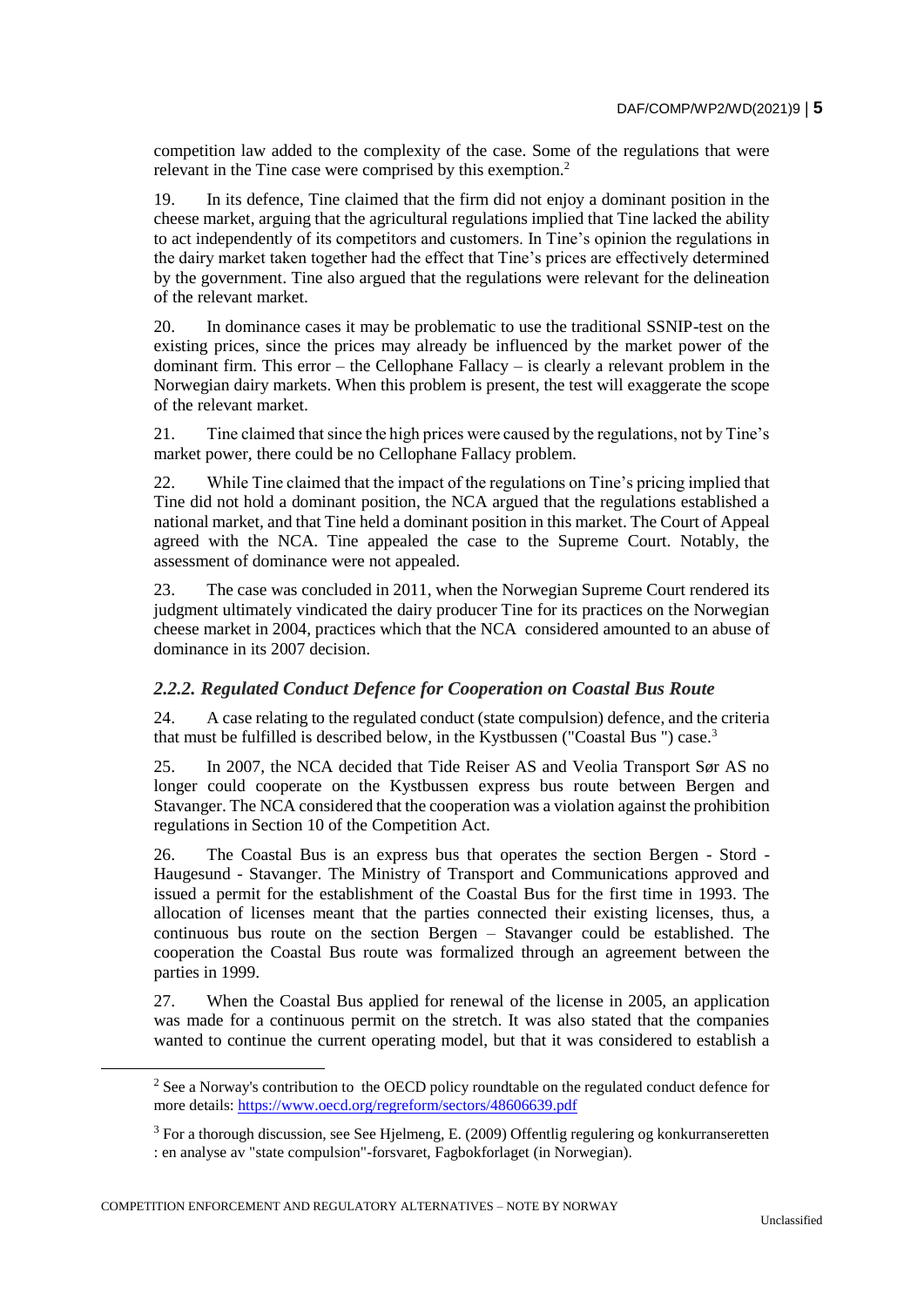limited company with the operators as sub-transporters. The application was approved by the Ministry in 2006.

28. Relating to the NCA's case, the parties argued that the co-operation agreement was a result of the exercise of public authority, thus not covered by the prohibition regulations in Section 10 of the Competition Act.

29. In its decision, the NCA stated that it follows from established case law and jurisprudence that if public authority by law, regulations or individual injunctions have encouraged parties to enter into an agreement with a specific content, the agreement is considered a result of directives from the public sector, and not private autonomy. Such agreements fall outside the concept of an agreement in Article 101 TFEU, Article 53 of the EEA Agreement and Section 10 of the Competition Act. However, case law and jurisprudence also require that three cumulative conditions must be met for agreement shall be considered entered into in accordance with directives from the public sector, and thus fall outside the scope of Section 10.<sup>4</sup>

30. First, the public authority must have made a certain behaviour compelling. It is not sufficient that public authorities express that an agreement with a specific content is desirable. Secondly, public directives must have a clear legal basis. Finally, there is a requirement that the directives do not leave to the autonomy of the private parties to determine the details of the agreement.

31. In its assessment, the NCA did not find information that indicated that there are public directives that have forced the parties into a collaboration on the Coastal Bus.

32. After assessing the facts of the case, the NCA concluded that the cooperation restricted competition, in violation of Section 10 of the Competition Act.

33. The parties appealed NCA's decision. After the NCA dismissed the appeal, the parties' complaint regarding the decision was considered by the Ministry of Government Administration and Reform. In its decision from 2012, the Ministry agreed that the cooperation could have certain effects limiting competition. Without the cooperation on the Coastal Bus, the Ministry found it reasonable to assume that the parties would develop competing routes. However, the Ministry argued that the strength of this argument was reduced by the fact that a competing route (Nettbus) in the meantime was established. Moreover, the Ministry found that the efficiency gains related to the cooperation was significant, exceeded the negative impact on consumers and were to the benefit of the consumers. In its decision, the Ministry concluded that the cooperation not was in violation of Section 10 of the competition law. Consequently, the NCA's decision was repealed.<sup>5</sup>

34. Following the decision, the Ministry of Government Administration and Reform considered implementing a regulation exempting this form of cooperation on commercial express bus routes crossing counties from the prohibition regulations in Section 10 of the Competition Act. A similar exemption is implemented for cooperation in the book sector, based on cultural policy objectives. In its hearing statement, the NCA was very critical to the proposal from the Ministry. The proposal for regulatory exemption was eventually dropped.

<sup>&</sup>lt;sup>4</sup> See eg. Case T-228/97 Irish Sugar vs. the Commission; Whish, Competition Law; or Kolstad/Ryssdals, Norsk Konkurranserett

<sup>5</sup> See

[https://www.regjeringen.no/globalassets/upload/fad/vedlegg/konkurransepolitikk/klagevedtak/klagevedtak\\_kystb](https://www.regjeringen.no/globalassets/upload/fad/vedlegg/konkurransepolitikk/klagevedtak/klagevedtak_kystbuss.pdf) [uss.pdf](https://www.regjeringen.no/globalassets/upload/fad/vedlegg/konkurransepolitikk/klagevedtak/klagevedtak_kystbuss.pdf) (in Norwegian)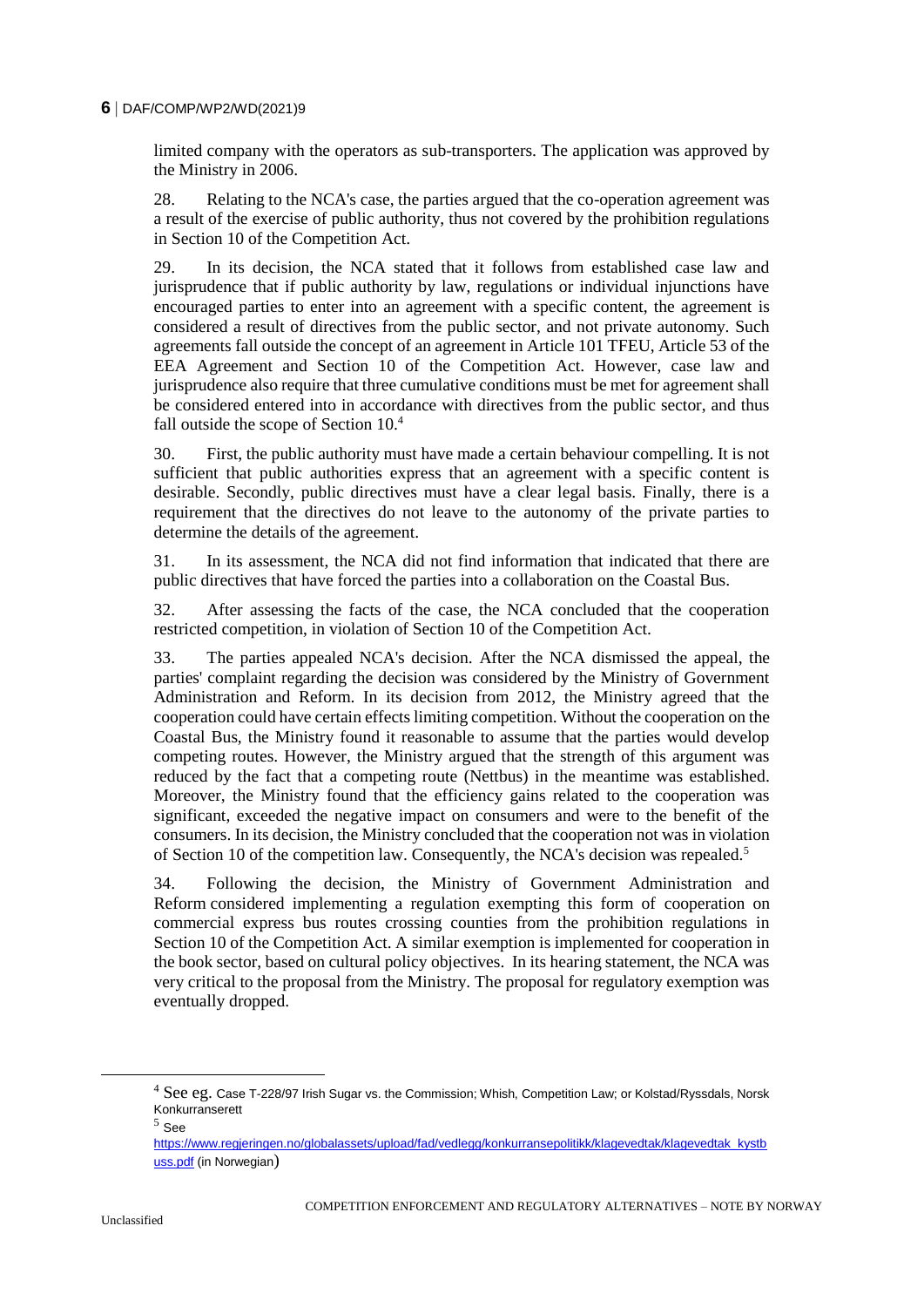# **3. Competitition Enforcement and Impact on Economic Regulation.**

35. In some markets, deregulation can lead to market failure and destructive competition along other dimensions than price. Such non-price competition may be detrimental to both customers and the companies involved. The result may be a reduction in welfare. Such a situation can justify targeted regulation to lay the foundation for healthy competition to the benefit of consumers.

36. Here, two examples based on NCA experience will be presented. The first example illuminates the role the competition authority had in the design, implementation and eventually the removal of regulation in two important markets – using a tool complementing the traditional enforcement tools; namely Section 14 in the Norwegian Competition Act. This section provides the legal basis to implement measures to promote competition. More specifically, if necessary to promote competition in the markets, the government may introduce regulation, which intervenes against terms of business, agreements or actions that restrict or are liable to restrict competition contrary to the purpose of the Act.

### **3.1. Role in Design, Implementation and Eventually the Removal of Regulation**

37. The first example is from the airline industry. Here, destructive competition led to regulatory measures using the tools at NCA's disposal. The second example is from the retail electricity market in Norway, also a market which is deregulated. This is an example where the challenges are addressed through dialogue with other regulatory authorities.

#### *3.1.1. The Norwegian Airline Industry*

38. The Norwegian airline industry after the deregulation in 1994 is a story of market failure followed by success. This is well described in Sørgard and Steen (2006).<sup>6</sup> The authors describe how the airline companies competed along the wrong dimensions seen from the customers' point of view. The lack of price competition in the business segment led to destructive competition on location and capacity. According to the authors, it was not only the customers that did not gain much from the competition triggered by deregulation. The carriers did not gain either. They competed on costly excess capacity, they did not price discriminate optimally according to the demand elasticities, and they lost substantial revenues from fierce competition for the large customers.

39. Color Air's entry failed and exited the market in the fall of 1999, 14 months after entry. Braathens became a failing firm in the fall of 2001 and was acquired by SAS. The regulated monopoly prior to 1994 was replaced by an unregulated monopoly in 2002.

40. The NCA considered that the SAS attractive Frequent Flyer Programs (FFP) was an important explanatory factor limiting the ability for new entrants to compete effectively on price. Consequently, in 2002, the NCA used the legal powers provided by section 3-10 of the former Competition Act of 1993, Section 14 in the current Act, to intervene by regulation against terms of business, agreements and actions that could limit the

 $\overline{a}$ 

<sup>6</sup> The development in this market described here is based on a chapter by Frode Steen and Lars Sørgard ("From failure to success in the airline industry") in *Competition and welfare: The Norwegian Experience*, edited by Lars Sørgard.

COMPETITION ENFORCEMENT AND REGULATORY ALTERNATIVES – NOTE BY NORWAY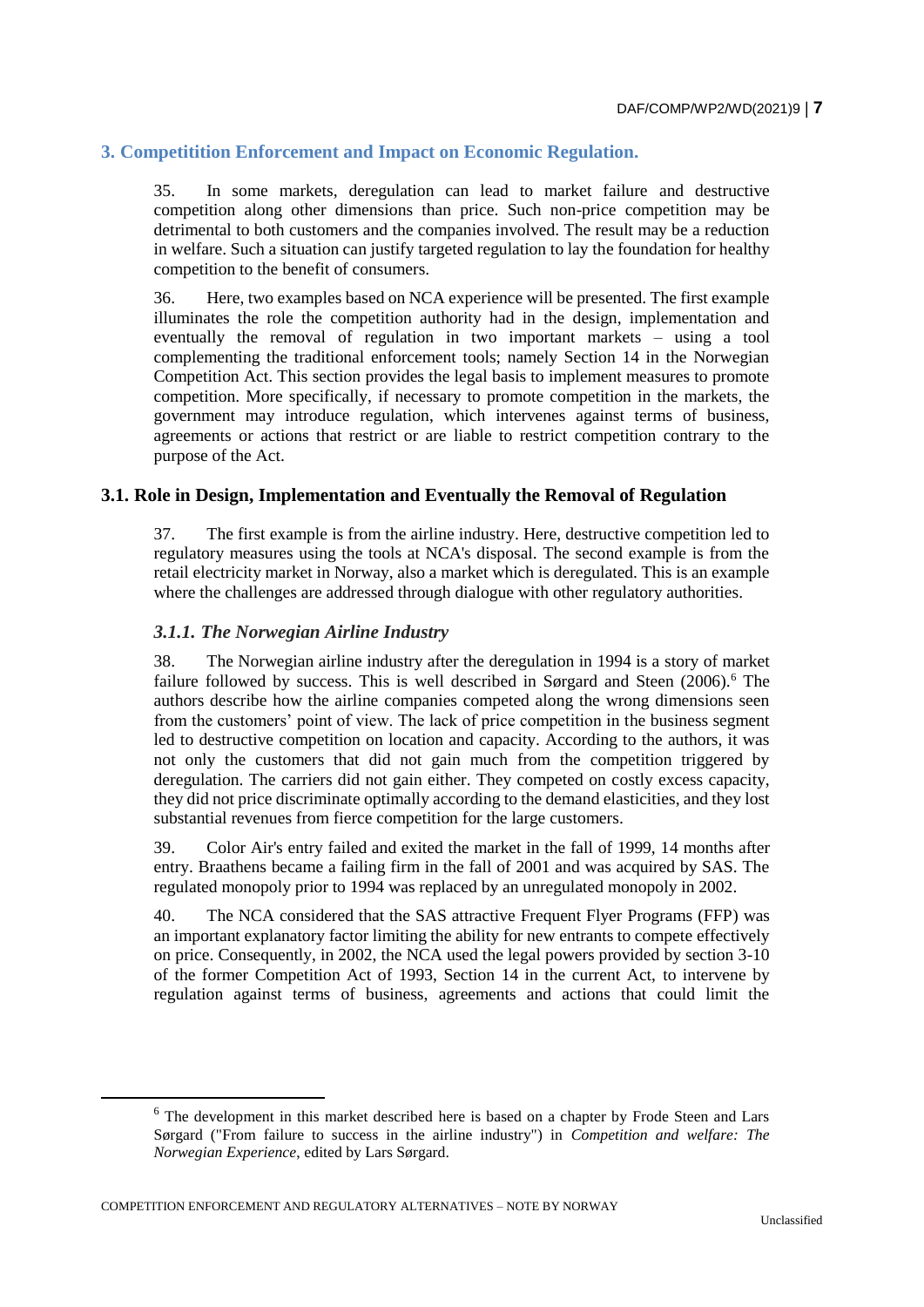competition contrary to the purpose of the law. The regulation implied that FFP offered by SAS (EuroBonus) was banned from 2002.<sup>7</sup>

41. Thus, from July 2002 and onwards SAS could no longer offer frequent flyer points on domestic flights. In 2007, the regulatory ban according to Section 14 ban was extended to all FFPs by all airlines operating on domestic flights.

42. At the time the ban was passed, SAS had a monopoly position in Norway. In September 2002, Norwegian entered on four domestic routes. From 2002 to 2011, Norwegian increased its market share dramatically in the domestic market. In 2011 SAS and Norwegian had equal market shares in terms of number of passengers. Furthermore, the price of domestic flight tickets decreased in the period. Sørgard and Steen conclude that after the ban on FFP's we experienced entry and competition on prices rather than capacities: Instead of a large number of empty seats, the result was lower prices. Deregulation finally became beneficial for the consumers, and the firms no longer competed in a way that led to higher costs.In 2011-2012, the NCA undertook an assessment of the economic effects of the ban on FFPs. The purpose was to investigate the need to for a continued ban. The NCA performed an extensive survey of the current domestic market situation and a comprehensive review and assessment of the economic effects of FFPs in the given market situation. Based on the assessment, the NCA concluded that there was a risk that the competitive environment would worsen considerable if the ban was repealed.

43. In 2013, the Ministry of Government Administration and Reform<sup>8</sup> did repeal the regulatory ban on FFPs given according to Section 14. The Ministry stated that the ban had been important to support a new entrant (Norwegian) and ensure competition in the domestic market. However, in 2013, there were two large players (SAS and Norwegian) and the Ministry did not see the need for a continuation of the ban.

44. In June 2013, the Ministry asked the NCA to monitor the domestic airline market and report findings that suggest the need for remedies. This monitoring is ongoing and has been intensified as a result of the Covid-19 pandemic and its detrimental impact on aviation.

### *3.1.2. The Norwegian Electricity Market*

45. A more recent example relates to the Norwegian retail electricity market. The market conditions in the retail market for electricity to households indicates strong competition and a well-functioning and efficient market. Electricity is a homogeneous product and the most important competition parameter is price. There are over 100 suppliers of electricity and market concentration is low.<sup>9</sup> Furthermore, the switching rate in Norway is increasing and among the highest in Europe.<sup>10</sup> Under these circumstances, there should be fierce competition and we would expect prices close to marginal costs.

46. Nevertheless, the retail electricity market is not as efficient as could be expected. A major concern is that customers lack access to adequate information or that the

 $7$  See Norway's contribution to OECD Roundtable on fidelity rebates in 2016: DAF/COMP/WD(2016)52.

<sup>8</sup> The NCA was an agency under the Ministry.

<sup>9</sup> CR3 is 38.3 and HHI below 1000, cf. ACER/CEER, "*Annual Report on the Results of Monitoring the Internal Electricity and Natural Gas Markets in 2019."* Energy Retail and Consumer Protection Volume, October 2020. [https://acer.europa.eu/en/Electricity/Market%20monitoring/Pages/Current-](https://acer.europa.eu/en/Electricity/Market%20monitoring/Pages/Current-Edition.aspx)[Edition.aspx](https://acer.europa.eu/en/Electricity/Market%20monitoring/Pages/Current-Edition.aspx) 

 $10$  Ibid.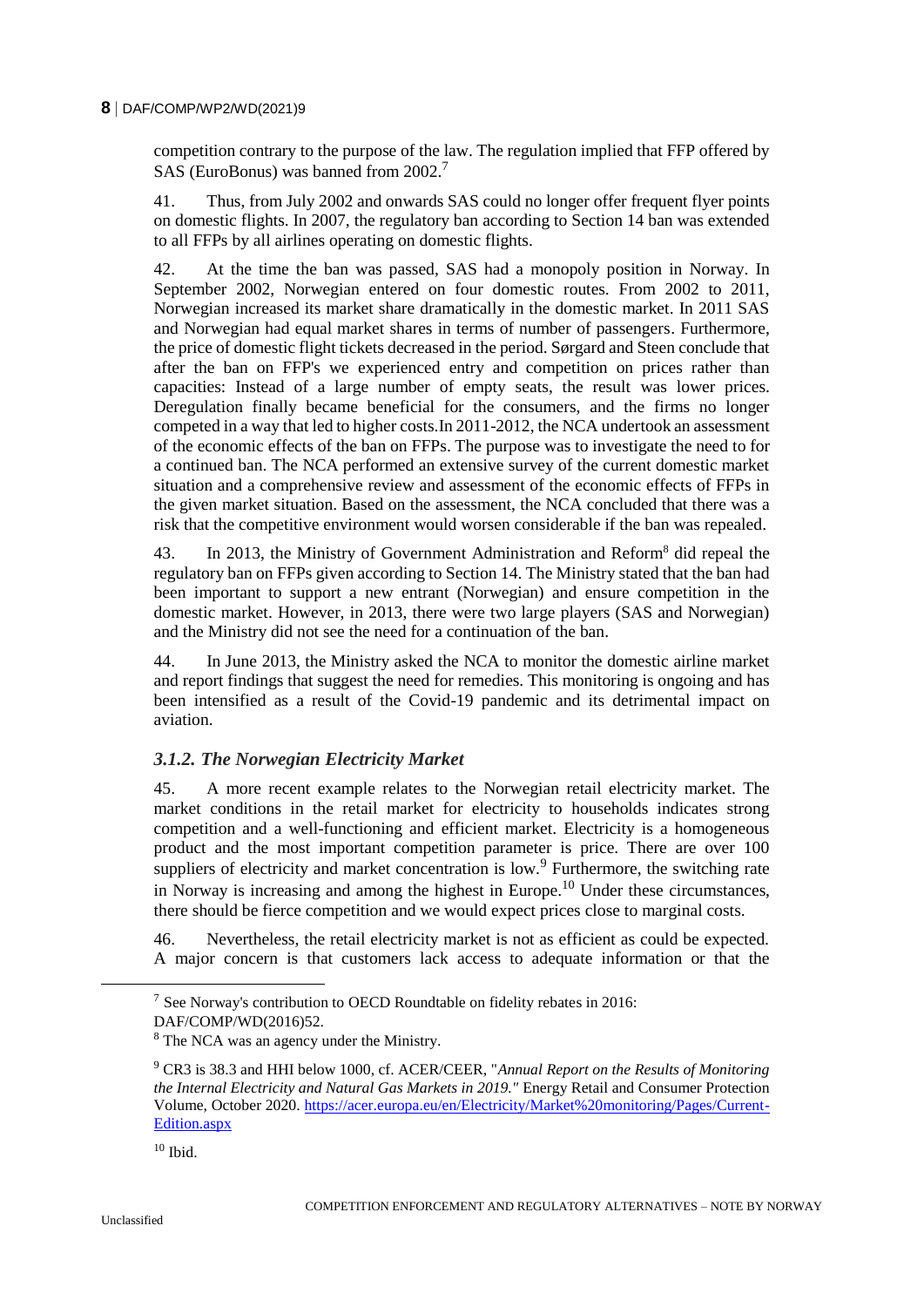information provided is opaque. This makes it more difficult to compare the products/prices from different suppliers. Adding to the opaqueness is that standard terms are not always used in a uniform manner in marketing of electricity tariffs. Thus, it might be difficult to compare prices and contract terms even within the same types of tariffs, as the total price in a given tariff often consists of several different price elements and additional services and products.

47. A report commissioned by The Norwegian Energy Regulatory Authority (RME) in The Norwegian Water Resource and Energy Directorate (NVE), describes in detail challenges and possible solutions to the challenges to competition in the retail electricity market.<sup>11</sup> The report recommends some measures for direct implementation, none of which are specifically related to enforcement of the competition law. The recommendations mainly involve clarification, and stricter enforcement, of already existing regulations. In addition the recommended changes include requirements for standardized price information in marketing, an obligation to specify all price elements and an to clearly outline promotional offers.

48. The Norwegian Competition Authority (NCA) participates in regular discussions regarding the retail electricity market with a variety of institutions, including RME, the Consumer Authority, the Norwegian Consumer Counsel and the industry organization Energy Norway. The NCA published a feature article in February 2020, in which it expressed its assessment of different types of measures to address challenges in the retail electricity market.<sup>12</sup> Furthermore, the NCA is ready to provide its assessment in a consultation response when RME and the Consumer Authority present their proposals of measures to implement.

49. The NCA is positive to measures directly aimed at solving the main challenges in the market, related to the fact that it is difficult for customers to find good and sound information that makes it possible and easy for them to choose among suppliers and tariffs.

50. A stricter enforcement of existing regulations will contribute to alleviate the problems, but in the NCA's view there is also need for a clarification of existing regulations to give suppliers sufficient clarity. When considering implementing more detailed sector regulation, like prohibition of certain types of tariffs or price regulations, it is important to conduct thorough assessments of possible negative effects on future competition in the market.

# **3.2. Role in Influencing the Design of Regulation**

51. In addition to more direct role in the design of regulation alluded to above, the NCA also plays an active role in influencing the design of regulation under the responsibility of other regulatory bodies in a more competition friendly. This advocacy task follows from Section 9 in the Competition Act, which states that the NCA shall call attention to any restrictive effects on competition of public measures and, where appropriate, submitting proposals aimed at furthering competition and facilitating market access by new competitors. Some examples of successful advocacy efforts in this regard is presented

COMPETITION ENFORCEMENT AND REGULATORY ALTERNATIVES – NOTE BY NORWAY

<sup>11</sup> Oslo Economics, RME ekstern rapport Nr. 5/2021, *"Tiltak for et effektivt sluttbrukermarked for strøm"*, only in Norwegian. [https://www.nve.no/reguleringsmyndigheten/nytt-fra-rme/nyheter](https://www.nve.no/reguleringsmyndigheten/nytt-fra-rme/nyheter-reguleringsmyndigheten-for-energi/ny-rapport-om-utfordringer-i-sluttbrukermarkedet/)[reguleringsmyndigheten-for-energi/ny-rapport-om-utfordringer-i-sluttbrukermarkedet/.](https://www.nve.no/reguleringsmyndigheten/nytt-fra-rme/nyheter-reguleringsmyndigheten-for-energi/ny-rapport-om-utfordringer-i-sluttbrukermarkedet/)

<sup>12</sup> https://konkurransetilsynet.no/kronikk-strommen-blir-dyrere-om-vi-regulerer-bortkonkurransen/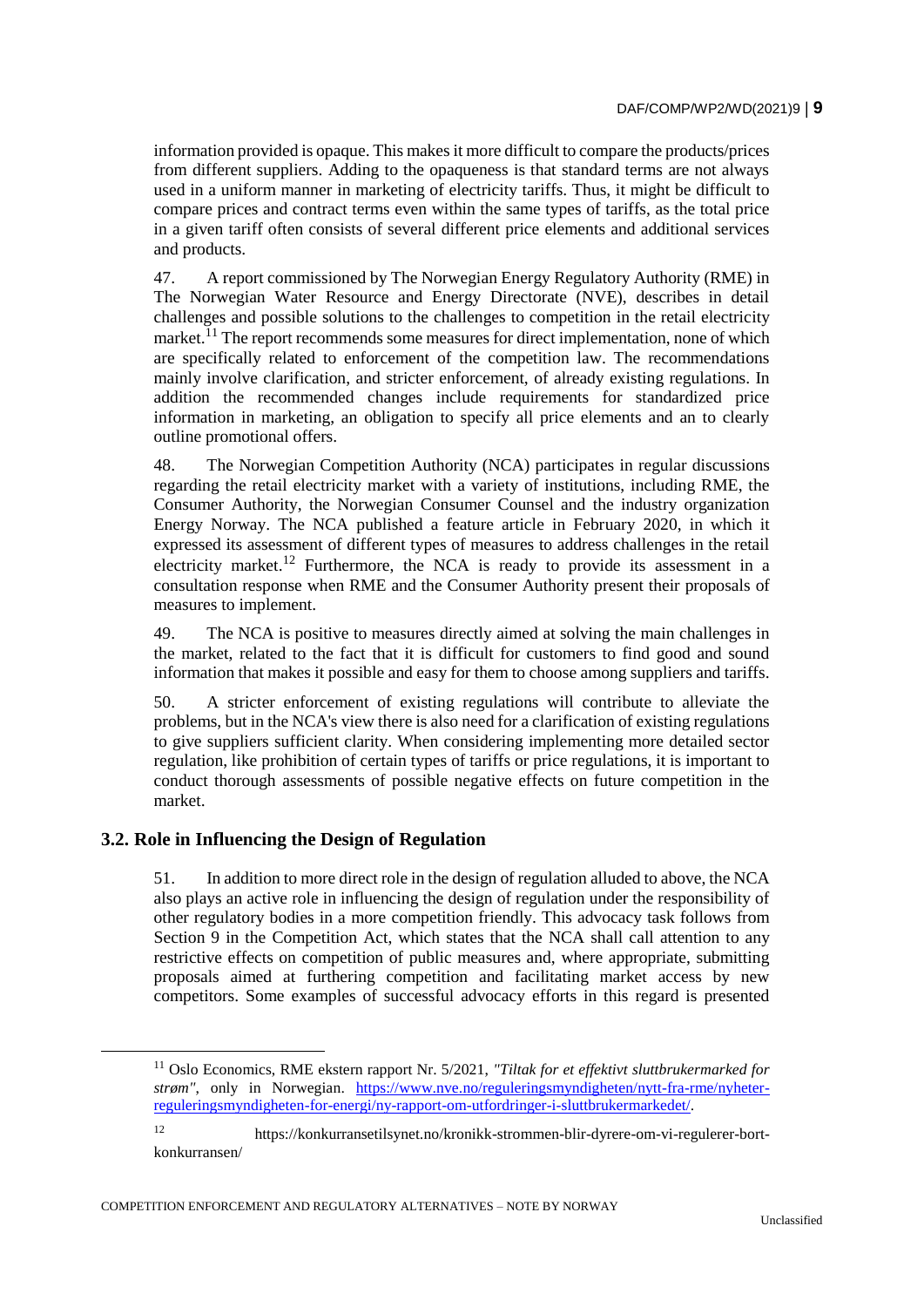below. A key point is the importance of good working relations with the regulator in charge. This is a key factor for success.

# *3.2.1. Aviation Market and PSO-routes*

52. Most of the Norwegian air traffic are commercially operated, and the prices are set in a market with free competition. However, not all routes can be operated profitably, leading to a non-satisfactory service in some areas. In order to ensure a desirable coverage and frequency on routes throughout the country, the authorities purchase flight services on these routes after a tender among the airlines, and impose so-called public service obligations (PSO). When PSO are implemented, requirements for ticket prices, capacity, frequency, routing, etc. are set, in exchange for monopoly for the airline company on the relevant routes. Historically, there has been little competition in the tenders for the PSO routes. The Norwegian airline company Widerøe, is the largest regional airline in Scandinavia and has been operating close to all the PSO routes in Norway. There has been few actual and potential competitors.

53. Prior to the PSO-routes being announced for tenders, the authorities hold consultations related to the requirements set in the tenders. The NCA is a consultation body in these consultations. In its responses to these consultations, the NCA has focused on pointing out factors that may influence whether new players will/can establish themselves in the market.

54. An example of such a requirement is for navigation equipment. Some regional airports in Norway are equipped with an approach system called "SCAT-1". The approach system is used to guide planes safely to the runway by communicating with SCAT-1 equipment on board the approaching plane. For several years, PSO-tender requirements included the use of this specific type of navigation equipment. Widerøe was the only airline owning on-board SCAT-1 equipment, since the manufacturer had ceased to produce it.

55. The NCA has repeatedly stated that the technical requirements were too strict, leading to higher barriers to entry and therefor few or no competitors submitting bids in the tenders for the PSO routes. The NCA argued that unnecessary demands on the airlines should be avoided as it may prevent effective competition. A specific assessment must be made for each airport as to whether SCAT-1 is the only navigation system that can be used. In recent years, a review of these requirements has been undertaken, and other, more available navigation systems have been approved.

56. It can added that in 2016, ESA opened a formal investigation into whether Widerøe may have abused a dominant position by refusing to sell or lease its spare on-board equipment to other operators, so that those operators could not put in a successful bid for publicly-financed service routes involving airports using SCAT-1.

57. However, during 2016–17, shortly after ESA opened formal proceedings, the Norwegian government approved alternative guidance solutions, based on different technology, for the airports in question. That meant that the SCAT-1 system was no longer required for market access. Regardless, ESA continued its assessment. In 2020, the Efta Surveillance Authority decided to discontinue its investigation.<sup>13</sup>

<sup>13</sup> See https://www.eftasurv.int/newsroom/updates/competition-esa-discontinues-wideroeinvestigation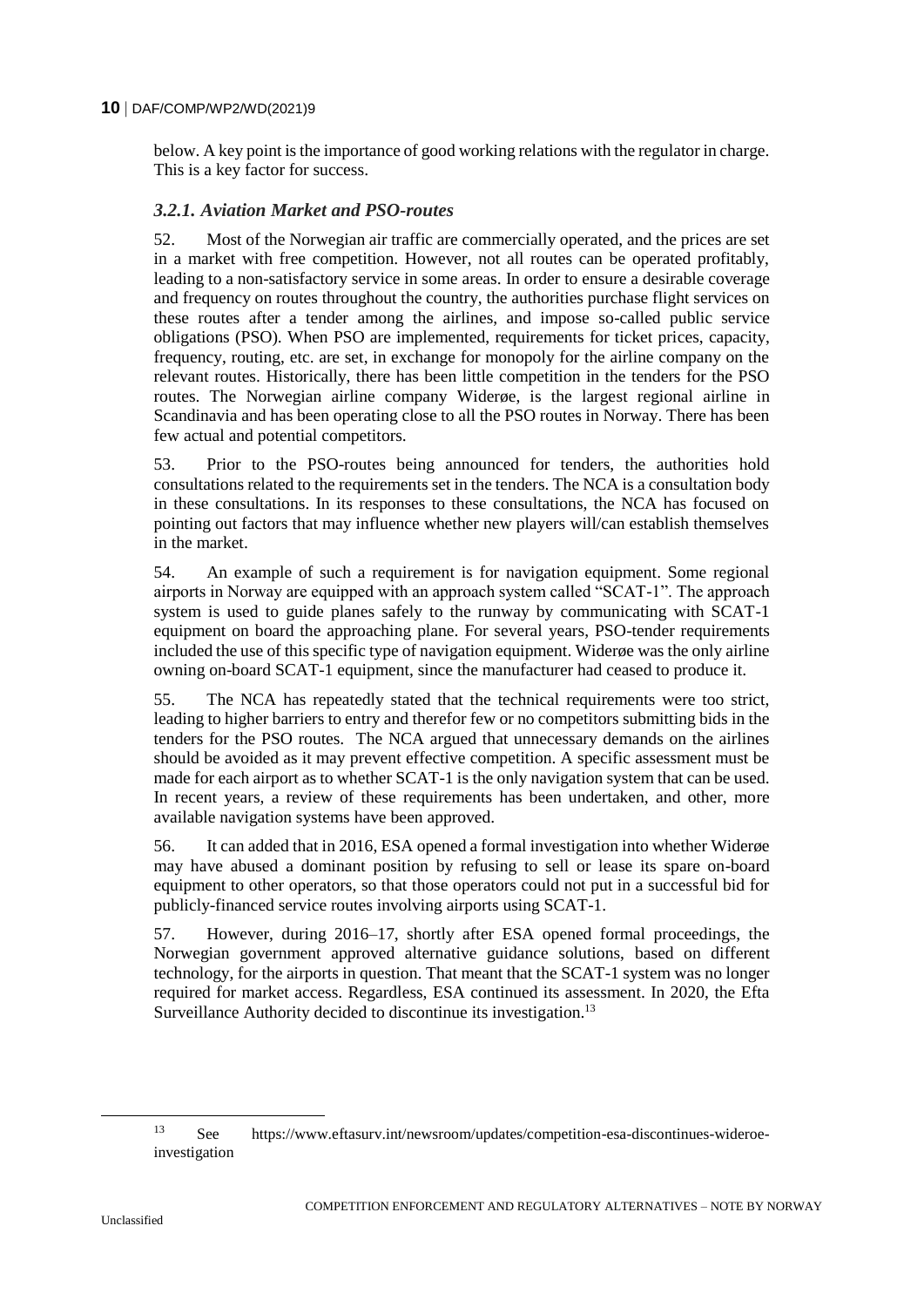# *3.2.2. Spectrum Auctions and the Role of the NCA in Design*

58. Electronic telecommunications markets in Norway are regulated by the Norwegian Communications Authority (Nkom), which is an agency subject to the Ministry of Local Government and Modernisation.

59. Regulating telecommunications markets includes organizing the allocation of electromagnetic frequencies, primarily through the rules governing licensing and use of spectrum. Mobile Network Operators (MNOs) use electromagnetic frequencies to produce mobile communication services. These frequencies are a limited natural resource: if one MNO uses a given range of frequencies, another MNO cannot.

60. Consequently, the way spectrum licenses are allocated has consequences for competition, and for a wide range of other concerns. Examples include the revenues the spectrum auctions raise; conversely, the revenues the auctions draw from market participants; the efficient allocation of economic resources; and the incentives and opportunities for expanding network coverage.

61. Norway's mobile telecommunications markets are special in that Norway only has two MNOs with national coverage. A third MNO has long been a goal for the electronic communications authorities, in order to strengthen competition in these markets. The NCA has supported this goal through its enforcement of the Norwegian Competition Act, and when submitting views on proposed regulation, including spectrum allocation.

62. Specifically, setting a cap on the maximum share of frequencies that one MNO may acquire – both in the auctions in isolation, and in conjunction with frequency resources the incumbent MNOs already have – ensures that a minimum share of frequency resources is available for a third MNO. In designing spectrum auctions, this consideration must be held up against the other important considerations listed above.

63. The NCA has argued for frequency caps in the auctions, and the spectrum auctions in Norway have indeed included, and continue to include, caps which ensure that a third competitor may win a share of the available spectrum. Other goals which could be affected by the caps, has been ensured through other means. One example is the designation of one of the frequency bands being auctioned off as a "coverage band", with special rights and obligations connected to it, to facilitate the build out of rural mobile coverage.

64. In this way, aims for rural coverage have been achieved, while at the same time the growth of smaller competitors has been protected in a highly concentrated market.

# *3.2.3. The Grocery market and the Legal Latitude for Planning for Increased Competition*

65. The Norwegian grocery market is highly concentrated and the barriers to entry are considered high.

66. One barrier to entry is access to suitable locations, a complex barrier consisting of several challenging factors.

67. One factor of relevance in this regard is the use of regulatory powers according to the Norwegian Building and Planning Act. This act provide local governments the authority to determine for what specific areas can or cannot be used. Consequently, the opening of a new grocery store is often dependent on approval from local planning authorities. Where local planning authorities has passed local regulations regarding the location of grocery stores, this approval can be more difficult to obtain, as the regulations are sometimes restrictive of competition.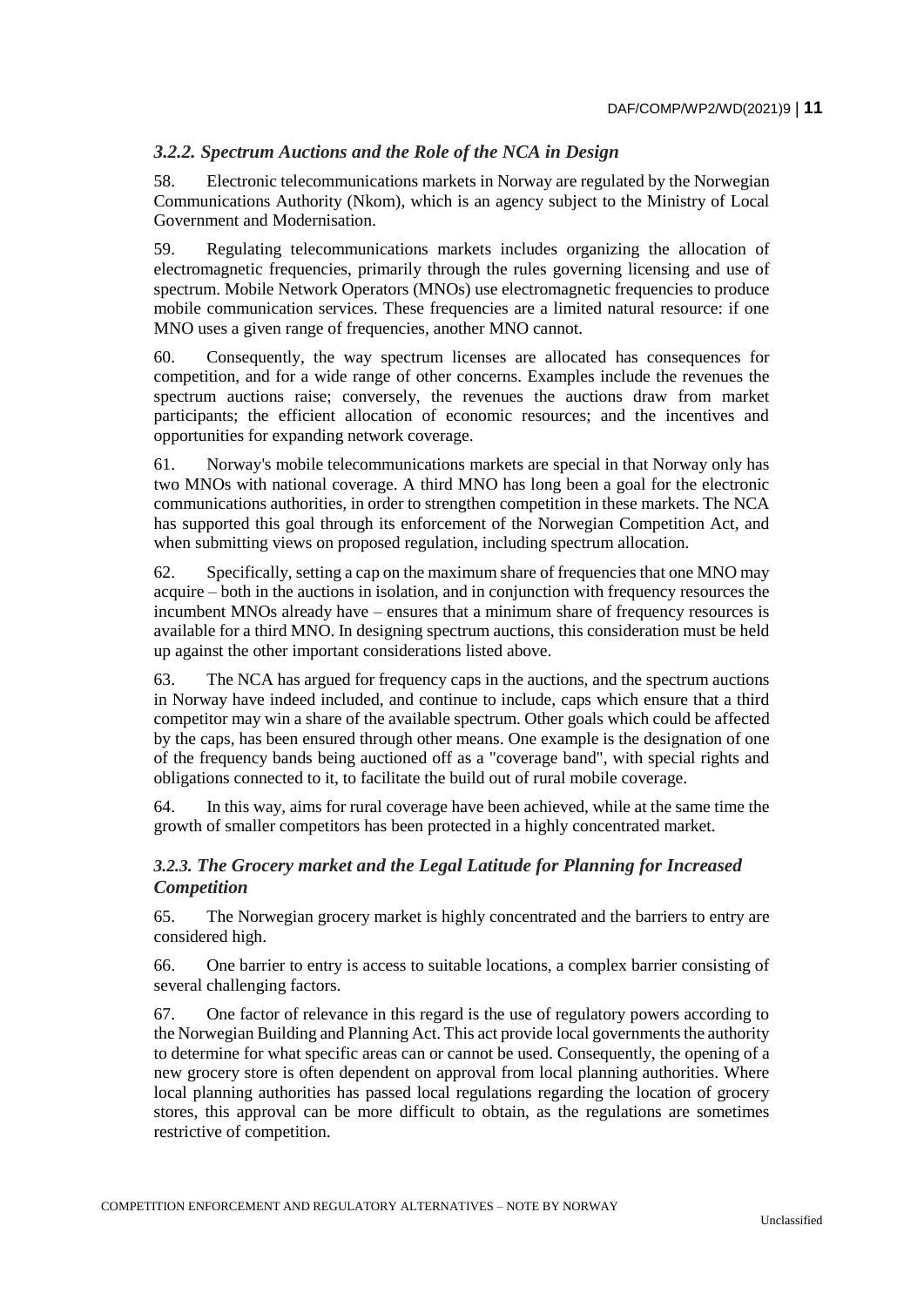68. Although the grocery market is highly concentrated on a national level, even higher concentration is observed in some local grocery markets. It is especially in these circumstances the NCA consider it beneficial if the local planning authorities were to take into consideration the positive effect an applicant could have on the competition when deciding whether or not to approve an application. This is especially of importance where approval would mean new entry into the grocery market, either on a local or national level.

69. The NCA has attempted to influence local planning authorities' practices by bringing the issue to their attention on several occasions. As a response, it is often argued that the Planning and Building Act does not allow the planning authorities to take effects on competition into consideration.

70. According to the Planning and Building Act § 3-1 d), cf. § 1-1, the planning authorities are expected to facilitate value creation in their planning. This could for instance mean facilitating increased competition, as increased competition usually lead to socioeconomic value. The NCA's has argued that effects on competition should be considered both when passing local regulations and when considering whether to approve an application.

71. In 2019 the NCA decided to conduct further investigations in this area. Our legal assessment concluded that, contrary to the common perception expressed by local planning authorities, the Planning and Building Act does in fact allow the local authorities to take effects on competition into consideration when processing applications, although not explicitly expressed in the wording of the Act.

72. In order to gain support for our legal assessment, a dialogue was established with both the Ministry of Trade, Industry and Fisheries and the Ministry of Local Government and Modernisation, which is the ministry responsible for the Planning and Building Act. Both ministries agreed with the legal assessment conducted by the NCA.

73. Further, the Ministry of Trade, Industry and Fisheries, on behalf of the Government, gave the same assessment in its white paper on the Grocery Market and Competition in 2020 (Meld. St. 27 (2019-2020)). In order to clarify that the Planning and Building Act allows effects on competition to be taken into consideration, the Government proposed in the white paper to conduct further assessments on whether changes should be made to the Planning and Building Act. Taking effects on competition into consideration does not preclude other considerations from being decisive or essential to the outcome. Effects on competition is simply an additional consideration, consistent with the Planning and Building Act § 3-1, cf. § 1-1.

74. The proposal to consider amendments to the Planning and Building Act is considered a successful result of the NCA's advocacy efforts, as this would highlight the importance of competition to the local planning authorities as well as eliminate any doubt as to whether effects on competition can be taken into consideration.

### **4. Coordination Mechanisms**

75. In many areas, sector regulators pursue objectives and make decisions that directly impact conditions for competition in markets. Thus, the NCA's has extensive contact with sector regulators for major markets. The contact varies from informal regular meetings, ad hoc meetings based on specific issues, to formal regular contact, institutionalized through cooperation agreements and regular meetings.

76. The background for the relationships varies. In some cases, the contact is based on specific information needs of the NCA related to its enforcements task; in other instances,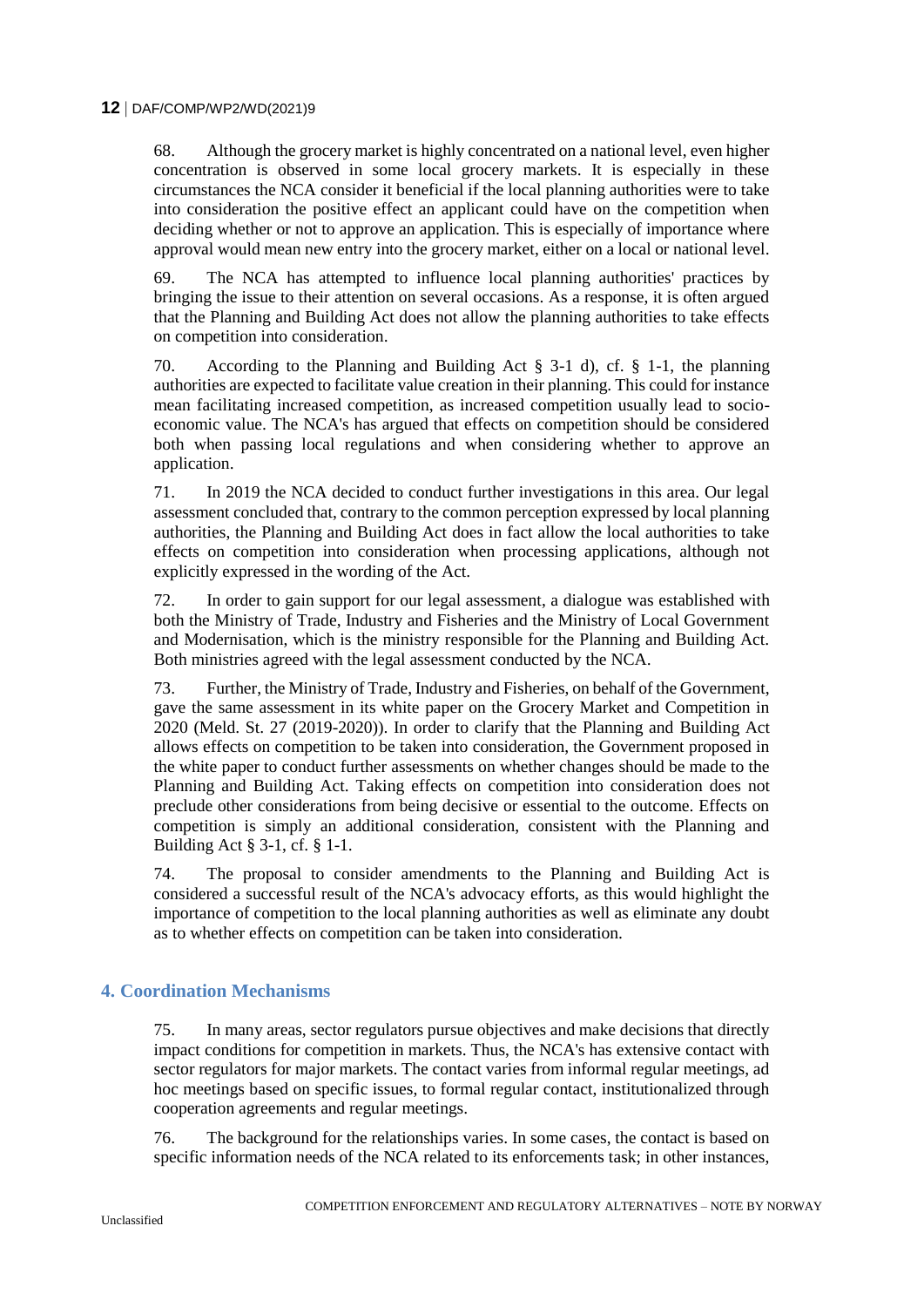the regulator obtains information of relevance to the NCA's enforcement work. In addition, the contact follows from NCA's tasks and strategic goals, not the least related to promoting a more competition friendly regulatory environment. For the NCA, frequent contact has been an important channel to discuss alternative ways to reach regulatory goals in a way less restrictive to competition, to promote technology neutral regulations and not the least to provide fertile ground for innovations and new entrants.

77. Below, the working relationship with the regulatory authorities for the financial markets and the post and telecommunications services. The NCA's relations to these and other regulatory authorities are described in more depth in Norway's contribution to the WP2 discussion on Competition and Regulation in 2019.<sup>14</sup>

# **4.1. Financial Market and the relation between the NCA and the Financial Supervisory Authority**

78. Through the EEA Agreement, EU financial market regulation is implemented in Norwegian law. The Financial Supervisory Authority (FSA)<sup>15</sup> is the supervisory authority. The FSA is responsible for the supervision of banks, finance companies, mortgage companies, insurance companies, pension funds, investment firms, securities fund management and market conduct in the securities market, stock exchanges and authorised market places, settlement centres and securities registers, estate agencies, debt collection agencies, external accountants and auditors. The FSA strives to promote financial stability and orderly market conditions and to instil confidence that financial contracts will be honoured, and services performed as intended.

79. Both the NCA and the FSA are concerned with the financial markets and how they function, even though the two authorities do not enforce the same regulations. To coordinate both authorities' efforts, the NCA and the FSA are in regular contact through meetings and consultation processes.

80. One type of cases where the NCA and the FSA may have overlapping interests, is merger cases in the financial sector, which need to be approved by both authorities.

81. In order to facilitate coordination between the NCA and the FSA, a collaboration agreement was entered into in 1996. The agreement stipulates that the authorities will coordinate their proceedings in cases where they have overlapping interests and keep each other informed on relevant cases. If needed, it is possible for the NCA and the FSA to exchange information. This includes confidential information within the legal framework of the Public Administration Act. In accordance with the agreement, the NCA and the FSA have yearly meetings where current issues are discussed.

82. The NCA and the FSA also meet in a forum for competition policy, which was initiated by the Ministry of Finance in 2014. In the forum, the NCA, the FSA and the consumer authorities meet to discuss topics related to competition in the financial sector. The purpose of these meetings is cooperation and exchange of information between entities that have complementary and/or overlapping areas of responsibility. The meetings in the forum for competition policy are held biannually.

83. When new regulations in the financial sector is proposed, it is sent to the NCA for consultation. In recent years, the NCA has submitted responses in different consultation processes. In several instances, the NCA has encouraged the regulatory authority to evaluate the competitive effects of a proposed new regulation before implementation. As

COMPETITION ENFORCEMENT AND REGULATORY ALTERNATIVES – NOTE BY NORWAY

<sup>&</sup>lt;sup>14</sup> Independent Sector Regulators – Note by Norway, see DAF/COMP/WP2/WD(2019)29.

<sup>15</sup> See https://www.finanstilsynet.no/en/about-finanstilsynet/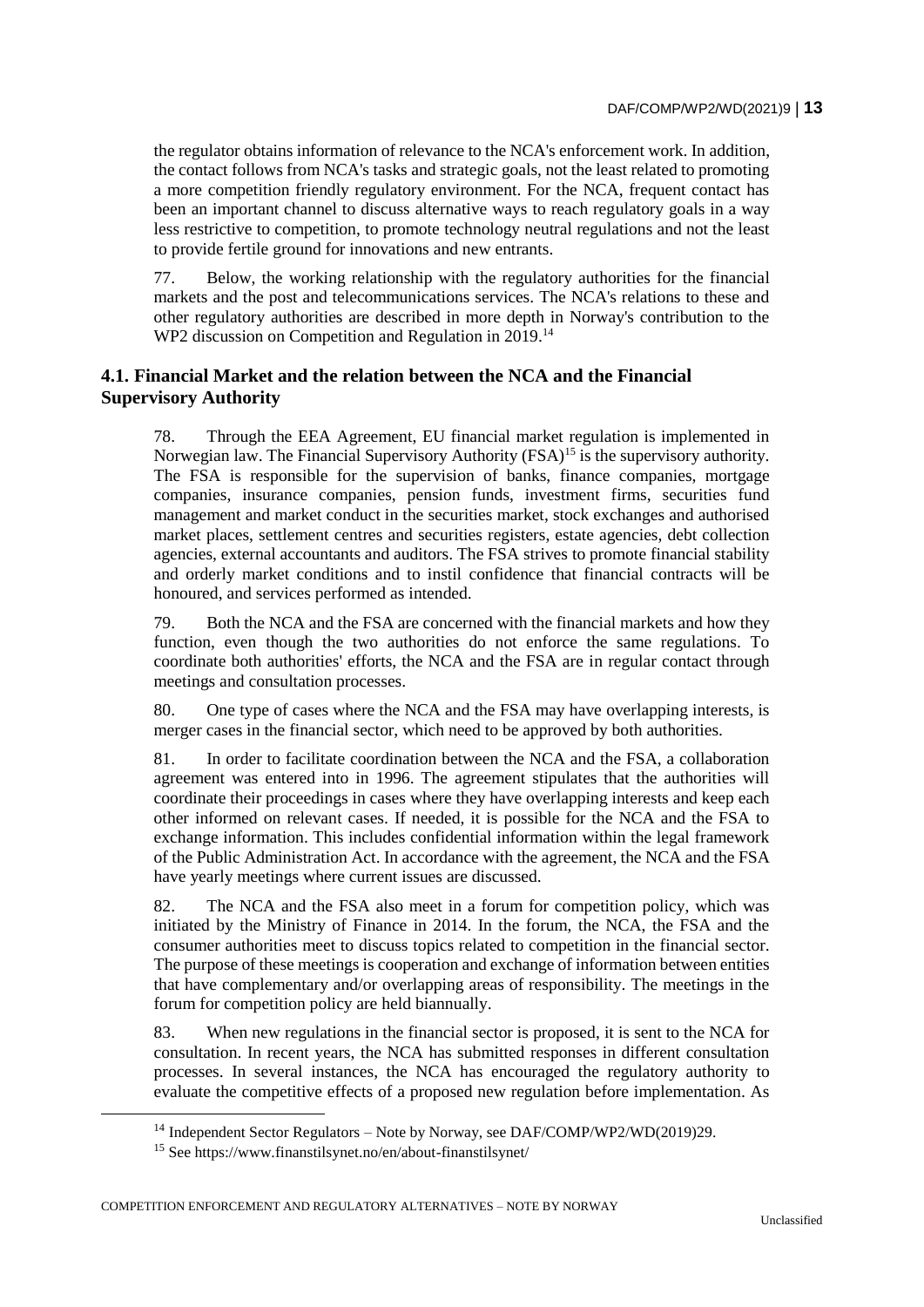regulation may have an impact on competition, potential competitive effects of the regulation should thus be considered. Recent consultations indicate that the FSA has evaluated competitive effects of new regulation to a greater extent.

#### **4.2. Telecom market and relation to the Norwegian Communications Authority (Nkom)**

84. Norwegian electronic telecommunications markets are regulated by the Norwegian Communications Authority (Nkom), which is an agency subject to the Ministry of Local Government and Modernisation. Nkom also oversees markets for postal services.

85. Nkom regulates electronic communications markets in accordance with the EU/EEA framework, which means that the regulation of communications markets is aligned with the general EU/EEA competition policy framework. One example is designating and regulating communication providers with strong market positions; this EU/EEA framework explicitly references general EU/EEA competition rules. Arguably, this fact has contributed to a smooth cooperation between the NCA and Nkom over the years.

86. Cooperation between Nkom and the NCA is formally regulated by a cooperation agreement. The agreement specifies, inter alia, situations when the two authorities shall or can consult each other. One example is when Nkom is considering new or renewed regulation of providers with strong market positons. Another example is when the NCA considers intervening in mergers between electronic communication providers.

87. The cooperation agreement further requires the two authorities to take turns hosting a yearly "contact meeting", which is a full-day meeting dedicated to informing about – and freely exchanging views on – cases and issues within electronic (and postal) communications. Furthermore, the cooperation agreement specifies that the two authorities each shall have a designated contact person, who is responsible for ensuring good cooperation along the lines described above.

88. The NCA and Nkom cooperates when Nkom reviews its regulations of telecoms providers with strong market positions. The concept of "strong market position" is itself closely linked to the concept of dominance, and Nkom's market analyses includes relevant market definition, assessing barriers to entry, and assessing whether general competition law may be insufficient for ensuring competition in the market in question, thus warranting specific sectoral regulation.

89. Nkom and the NCA have also arranged ad hoc workshops on specific topics. One example is from 2018, when NCA employees learned about technical issues in relation to communication networks from Nkom engineering staff.

90. The two organizations have had extensive contact when the NCA has handled merger and antitrust cases, with Nkom providing expert advice on technical matters as well as giving input to the competition assessments.

91. On some issues, the NCAs emphasis on competition may also encounter other concerns from Nkom, for example relating to the robustness of the communications networks in emergencies. Often, however, these concerns may be reconciled. One example is when competition concerns and the need for network redundancy in emergencies both point towards maintaining or increasing the number of infrastructure-based providers in the market. Another example is auctions for spectrum licenses, where an issue is whether the spectrum available for each provider should be capped in order to ensure a minimum number of providers, and where large providers may argue with reference to economies of